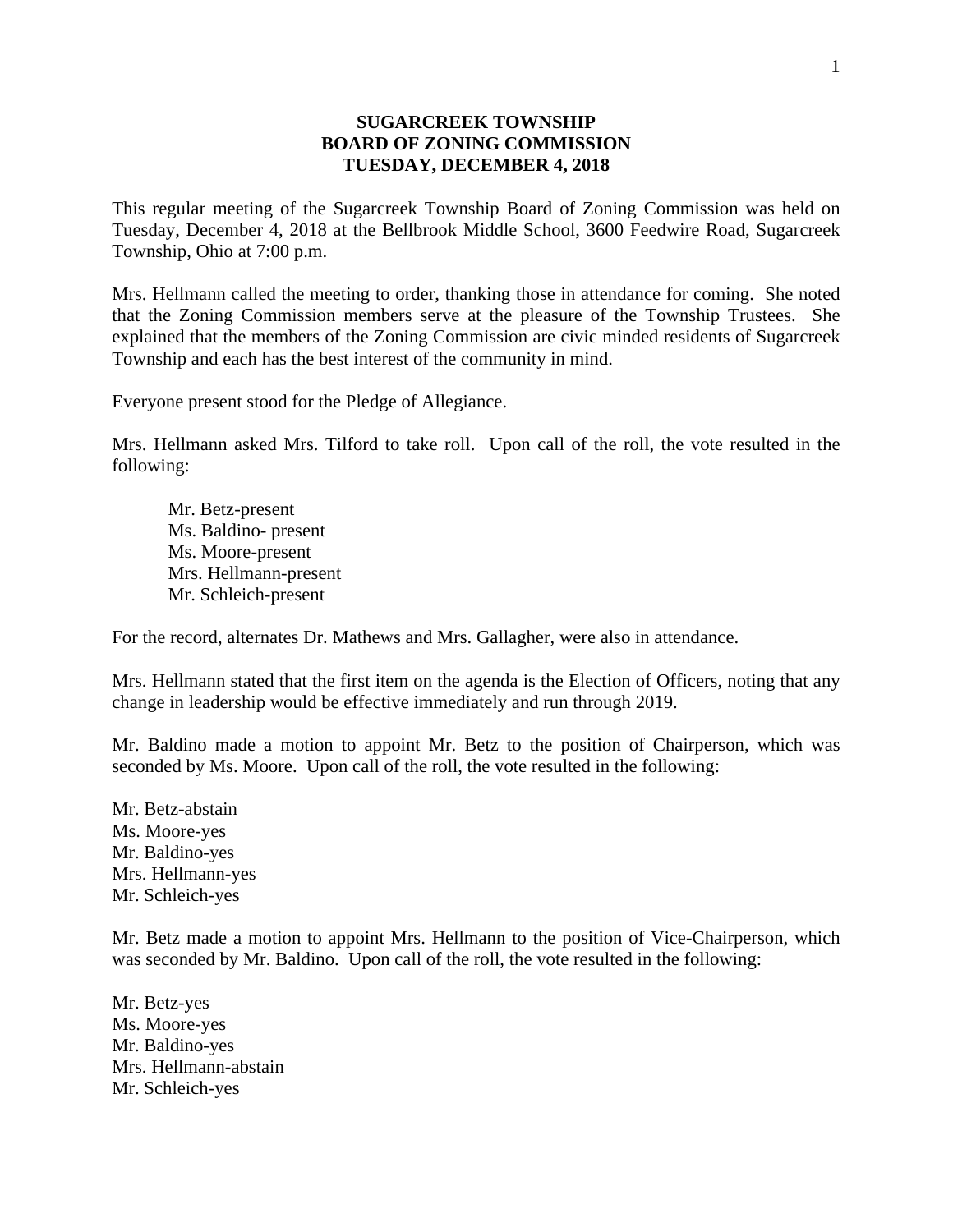Mr. Betz reviewed for those in attendance the format of the meeting, noting that comments would be limited to three minutes per person so that everyone would have an opportunity to be heard and asked that comments not become repetitive. He explained that it is acceptable to note concurrence with previous speakers. He noted that clapping, talking prior to being recognized by the Chairperson and other disrespectful activity would not be tolerated.

Mr. Betz noted that the first case on the agenda is BZC06-2018. Oberer Land Developers, LTD is requesting a map amendment to the Sugarcreek Township Zoning Resolution to rezone 83.226 acres located at 2745 Wilmington Dayton Road (and two adjacent parcels with no addresses of record) from E (Rural Estate Residential) District to R-PUCD (Residential Planned Unit Conservation Development) District. The subject parcels contain a total of 107.383 acres (of which 83.226 acres are proposed to be rezoned), can be further identified by parcel numbers [L32000100050014200](http://apps.co.greene.oh.us/auditor/ureca/data.aspx?parcelid=L32000100050014200&taxyear=2017&taxformyear=2017&search=ParcelID&searchp=L32000100050014200), [L32000100050002800](http://apps.co.greene.oh.us/auditor/ureca/data.aspx?parcelid=L32000100050002800&taxyear=2017&taxformyear=2017&search=ParcelID&searchp=L32000100050002800) and [L32000100050002700](http://apps.co.greene.oh.us/auditor/ureca/data.aspx?parcelid=L32000100050002700&taxyear=2017&taxformyear=2017&search=ParcelID&searchp=L32000100050002700) and are owned by Peter Rammel. Oberer Land Developers, LTD is also requesting preliminary development plan approval under Article 6 of the Sugarcreek Township Zoning Resolution for approval of the preliminary plan for a proposed subdivision containing 98 lots.

Mr. Betz asked Mrs. Tilford to provide her report.

Mrs. Tilford reviewed the Staff Report noting that the Regional Planning and Coordinating Commission did recommend approval.

Mr. Greg Smith came forward representing the applicant, Oberer Land Developers, LTD. He noted that this parcel is an annexable parcel, noting that they are not proposing it just pointing it out because the Long Range Land Use Plan discusses it. He showed a plan that could have been developed, absent the conservation aspect. He reviewed the realignment of the roadway as proposed. He noted that they've clustered their density away from the realigned road. He noted that they see this project as an opportunity for the community to fix a longstanding problem with the two sharp curves on Wilmington Dayton Road making this a win-win for the community. He explained how they came up with their plan. They looked at the site, talked with the property owner and decided what needed to be preserved. There are steep ridge lines, a substantial creek and a smaller creek running through the front of the parcel; all will be retained. He explained that they will be building mounds along the right-of-way similar to Oak Brooke and Woodland Ridge as well as on the southern side of the parcel where vegetation is scarce. They are proposing a no cut zone so that the tress adjacent to properties on Gerhardt Circle will be maintained. He noted that they feel their request is appropriate given the Long Range Land Use Plan goals. They are proposing a conservation subdivision with 50% open space and the site does have access to public water and sewer. They agree that the township should have an opportunity to review the language of the conservation easement. It will be made available for review. He reviewed density proposed, 98 lots on 81 acres or 1.2 dwelling units per acre which is lower than other developments approved recently. He noted that they are happy to work with the township and county on traffic. They would prefer not to delay the ability to start prior to the road improvements being done and feel that would be a burden. He noted he has his traffic engineers here, Jason and Richard Oaks. Mr. Smith reviewed the elevations that will be constructed in the neighborhood noting it is a patio home development, all one story, one to two bedroom with a den home. Homes will be all brick and hardi-plank. Price range would start at \$300,000. He noted it is similar to their Somerset development. Third car garages will be an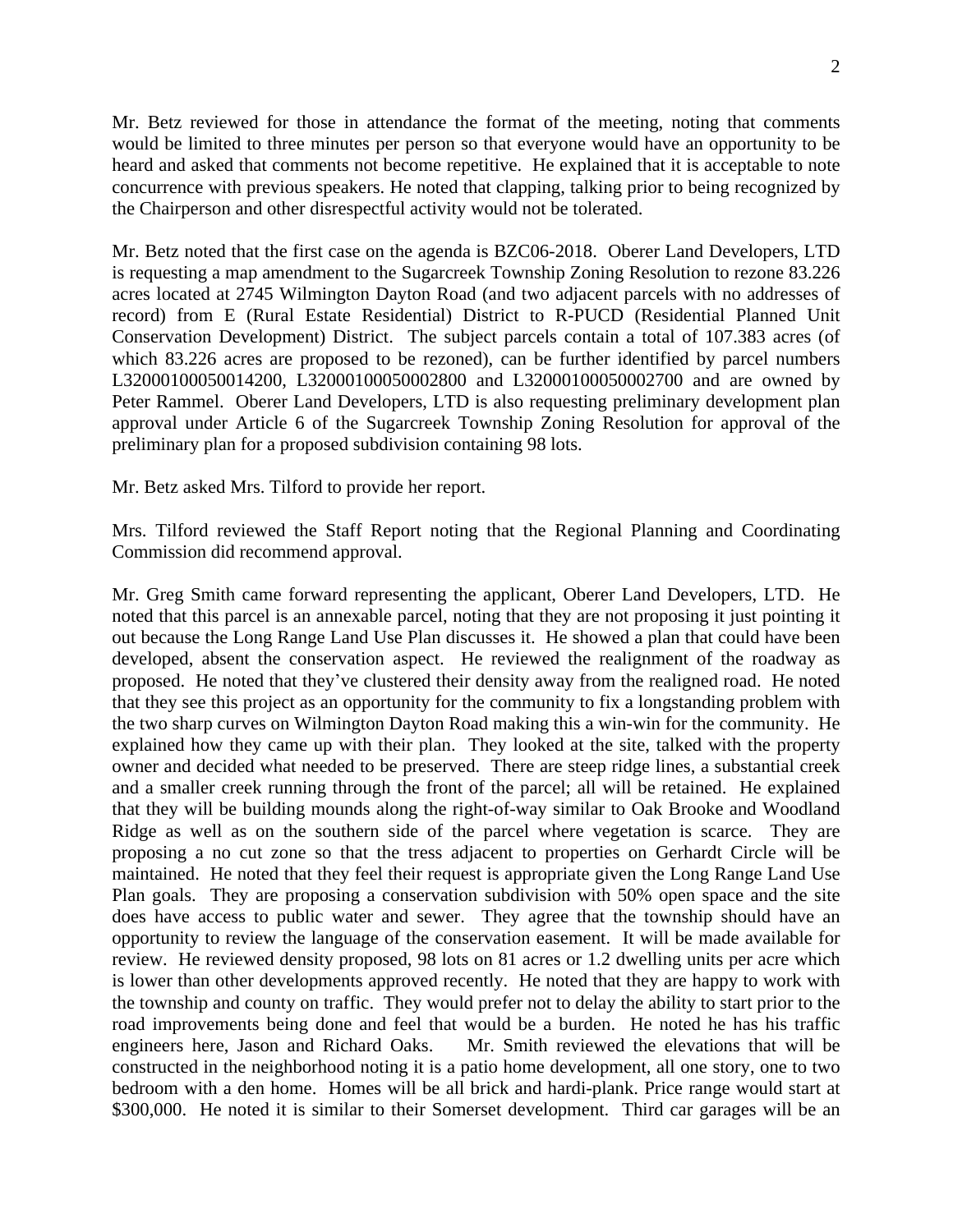option on every lot. There are internal sidewalks. They will plow all driveways and sidewalks and do all the mowing as part of the HOA.

Mr. George Oberer Jr. came forward noting that they have had the advantage of working with the school district over the years and they are sensitive to their concerns about growth. He noted that this is an empty nester targeted neighborhood. He noted it is similarly sized to Somerset. Even though it is not age restricted it is age targeted and they only have two or three students in that neighborhood.

Mr. Betz opened the public hearing and asked for citizen comments. He noted that responses will be provided after all comments have been received.

Mr. Brian Stewart, 2790 Gerhardt Circle and 4416 Centerville Road, came forward. He noted that his family has lived at 4404 Centerville Road since the late 1950's. He noted that the neighbors affected by this plan strongly object to it. He noted that the residents will circulate a referendum petition if this is approved. We would need 450 signatures and we can get that easily. He enjoys the current quality of life in the township. He noted that this empty nester talk is nonsense. With the roads all you are doing is straightening it out a little. The road should go through that parcel. There are other farms in the area that will be coming up for development.

Mr. Jesse Burchett, 2830 Gerhardt Circle, came forward. He noted they have a quarter acre pond on their property and they will be adjacent to this development. His pond drains back there. There will be all these lots there now. He wants to know what will be done with that. He noted that the ground water level is about a foot down. He wants to know what Oberer will do about that. He asked about the platted road between his neighbor to the right and the next house. He also had concerns about traffic, taxes and water bills. He noted concern about his property value.

Ms. Liz White, 2150 Stewart Road, came forward noting her love for Sugarcreek Township. She noted that she wants to keep it livable for those residents already here. She noted that this development proposal does not meet the intent of the Comprehensive Development Plan. It will not retain the attractive character of the township and it will not minimize the cost of delivery of governmental services and investment in infrastructure. She noted concern about the impact on the schools with all the other developments that have been approved recently. She noted it is a lot of pressure on taxes, police, fire, road maintenance, etc.

Mr. Tim Walsh, 4225 Centerville Road, came forward. He noted opposition to the plan totally and completely. He stated that there is something to be said about quality of life. We love open space. There has been a creep slowly and this is a tsunami. He is concerned personally about impact to him with respect to any roadway changes.

Dr. Philip Gallagher, 2382 Ferry Road, came forward. He noted he moved to Sugarcreek Township for the open space. He lived in a neighborhood his whole career and now he lives here. He drives the area all the time. It is not bad. We don't have a problem or a wait. He is concerned about the construction traffic. This project will be life-changing for a lot of us.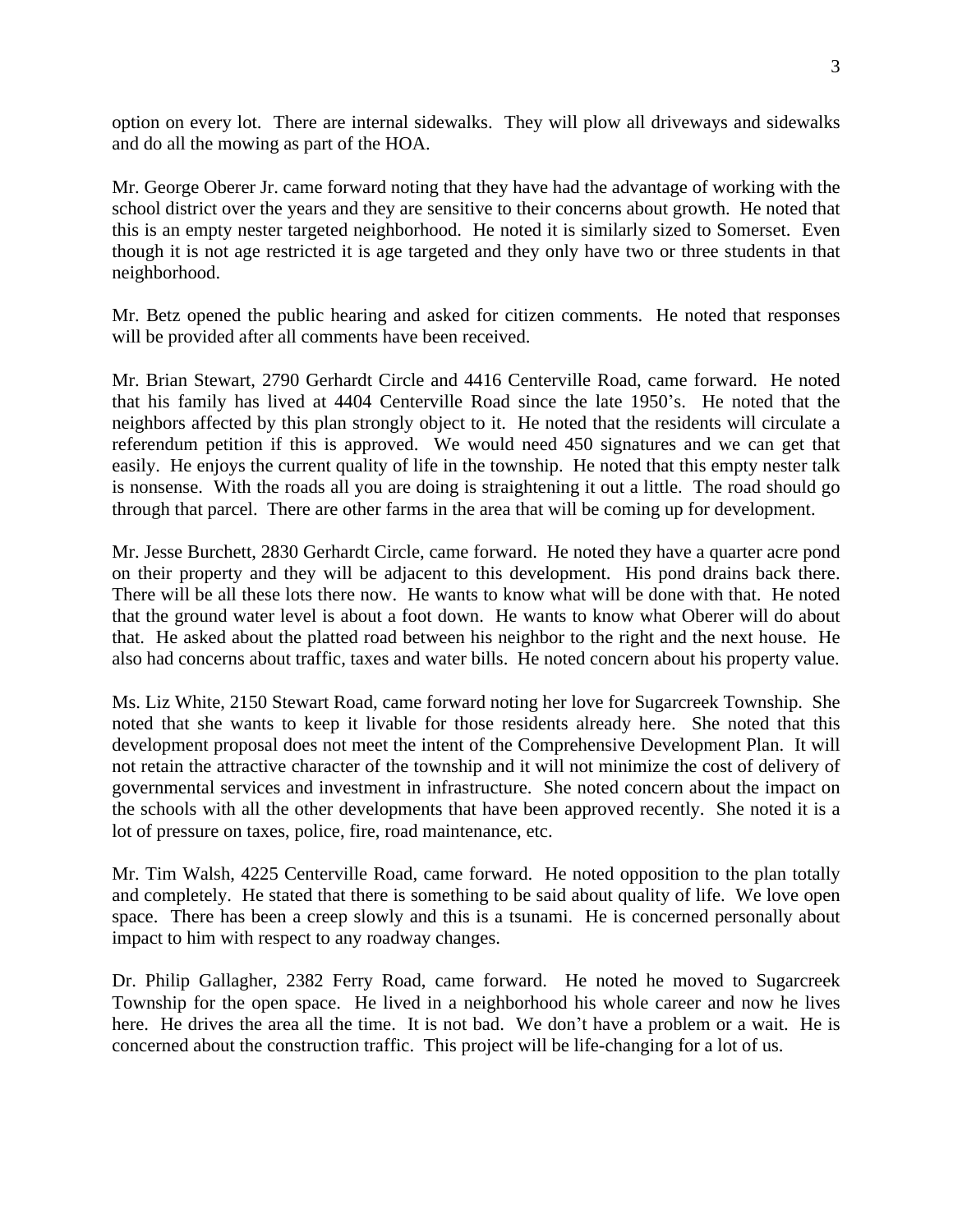Mr. Doug Robertson, 2402 Ferry Road, came forward with concern about impact at White's Corner (725 at Wilmington Dayton Road). He noted you are essentially trapped in that gas station in the morning. He asked about how long construction will take from beginning to end.

Mr. Brad Ligibel, 5015 Lausanne Drive, came forward. He noted his neighborhood has two entrances and it is very difficult to get in and out. He wants to know if there has been any talk of a light or anything to ease traffic coming in and out. He noted concern with Oberer's density presentation. He asked if the parkland is included. He noted that if it is he feels it skews the units per acre when comparing it to other development without all that open area.

Mr. Tom Roth noted a concern with taxes and asked what impact this development will have on taxes. He noted a concern with straightening out the road and that it would lead to more accidents. He noted that there are not many accidents now. He noted that is relatively difficult to get out of his house (just north of Bill Yeck Park) and losing the curve is going to make it worse.

Mrs. Kathy Pray, 2860 Wilmington Dayton Road, noted a concern with traffic. She stated traffic backs up from the Centerville Road stop sign on Wilmington Dayton Road all the way to Conference for about an hour, sometimes two, every night. Traffic goes north in the morning and south in the evening. Bus traffic complicates things and this road is a primary ambulance route as well coming from the south.

Mr. Robert Collins, 8289 Rhine Way, noted concern with safety and traffic. Wilmington Pike is four lanes past 725, and it is two lanes south of 725 and that is problematic. He also noted that there is no bike lane either.

Ms. Kim McCarthy, 2525 Stewart Road, asked what the solution to the traffic issue is. She asked that if this fits into the zoning scheme, what is the impact of public opinion?

Ms. Rita Tresser, 2870 Gerhardt Circle, came forward. She noted she also owns the Golden Spring Company on Ferry Road. She noted her taxes have increased \$400 a half and she has only lived in her house for eight or nine years. She is opposed to the development as it doesn't meet the township's mission statement.

Mr. Nick Ladue, 2594 Sugar Ridge Lane, stated he is just to the west of this. He asked about the stub street to the park as it looks like it is designed for the development to be expanded. He stated he has questions about what happens if the parks do not buy the land. He owns the property above the Enclaves and he has been treated horribly by Ryan Homes and he would like to see the folks on Gerhardt treated better. He stated it is not fair to say this is 1.2 dwelling units per acre given the large park area that will be retained by the owner if it is not purchased by the park.

Mr. Chris Valenti, 2944 Pine View Drive, spoke in opposition. He noted he understood township requirements to be 2.5 acre lots and that should be followed.

Mr. Rod Coster, 8237 Rhine Way, spoke in opposition. He noted he does not trust large developers. They promise and do not deliver. He had questions about the bonding of the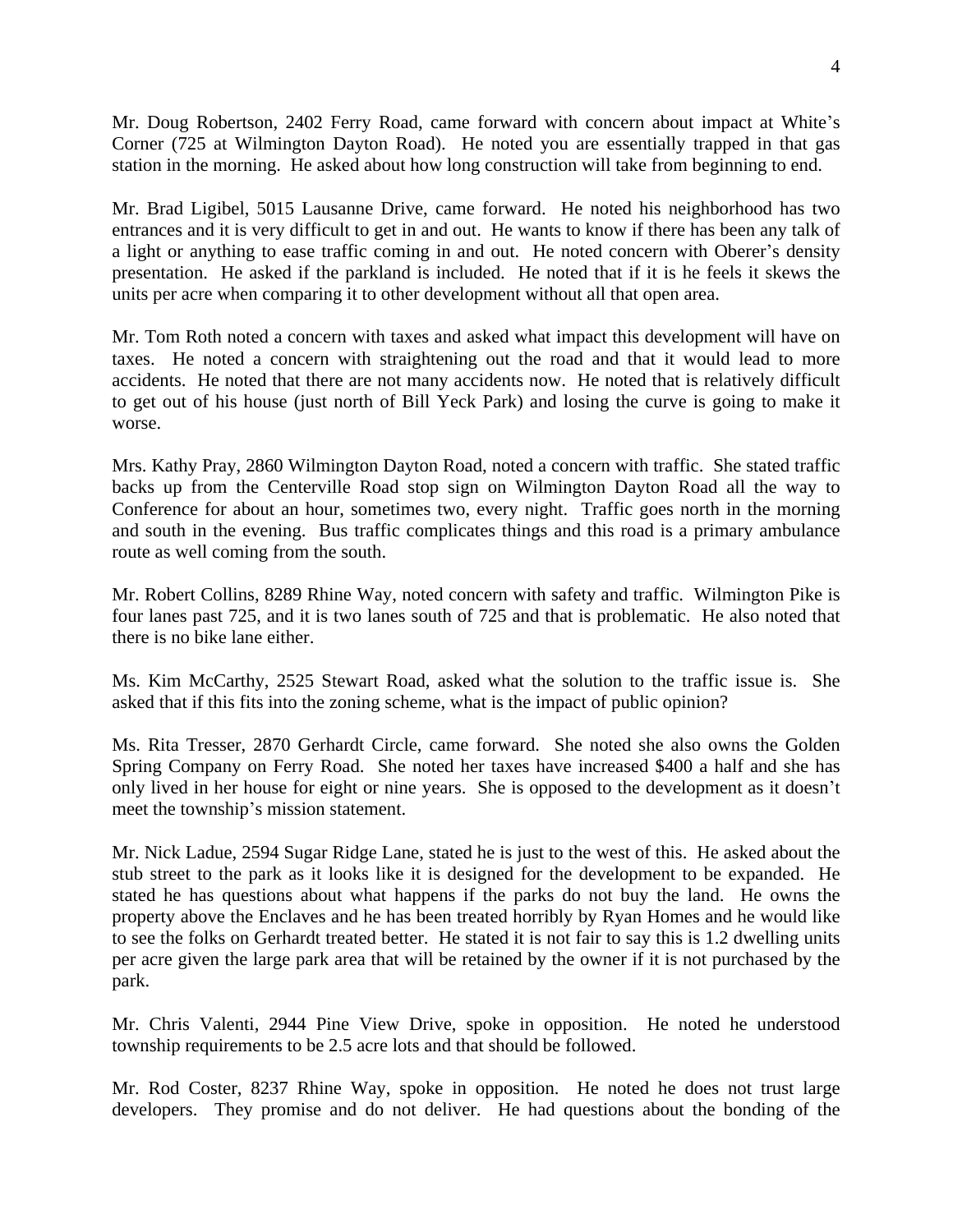development and who releases the money when they are done. He finds it reprehensible that no one is considering Wilmington Dayton north of the S curve. He noted getting out of Walnut Hills is dangerous. He asked about how the retention ponds will work. He has concerns about water runoff and erosion. He feels more attention to environment impact is needed.

Mr. Marvin Moeller, 3614 Middle Run Road, came forward noting he is one of five farmers left in the township and is a lifelong resident. Mr. Moeller talked about problems with the annexation laws in the State of Ohio. This would not be an issue if we didn't have the threat of annexation upon us now. He encouraged residents to speak with Rick Perales to ask that the law be changed to place townships on equal footing with adjacent municipalities.

Mrs. Megan Simmons, 2770 Gerhardt Circle, came forward to speak in opposition. She noted that this property is protected from annexation until 2024. She noted that the park purchase needs to be done on the front end so that the property owner will not be the only one with access. If not, it gains citizens nothing. She is concerned about traffic and safety. She noted this density is three to four units per acre. One is appropriate where sewer is accessible. She noted that the school district is in demand and comparing demand in Washington Township Centerville Schools to demand here is not a fair comparison.

Mr. Gregg Sparks, came forward representing the Lion's Club. The Club wants to make sure development of the road and property occurs as concurrent as possible. Timing is their main concern with respect to the use of their property.

Ms. Mary Simmons, 5012 Lausanne Drive, came forward noting that pulling out of her neighborhood in the morning is so dangerous. She noted she doesn't use Wilmington Pike in the morning. It is terrible. She noted she cuts through Bellbrook to get her daughter to Carroll. She stated that without the park purchase this falls apart.

Ms. Adrienne Kreighbaum, 2876 Wilmington Dayton Road, came forward to speak in opposition. This is not protecting the rural, scenic nature of the township and lots are not situated in areas least likely to block scenic views from the roadway. The development does not promote a sense of community by the use of green spaces. She noted concern with the open space in the developed area. She doesn't understand placement of the entrances either.

Mr. Mark Stapleton, 2011 Pine View Drive, came forward to speak in opposition. His development is 2.5 acre lots and throwing patio homes across the street is not fair. His taxes are embarrassing. Traffic is a concern now. The Centerville Road Wilmington Dayton intersection is an issue. There are horrendous accidents that happen there. Adding traffic will create a nightmare.

Mr. Chuck Loper, 2910 Gerhardt Circle, came forward to speak in opposition. He wants to know if they have considered a development with 2.5 acre lots.

Ms. Trish Evans, 4051 Clarkston Drive, came forward. She noted she has a one acre lot in Bellbrook. She noted being respectful is difficult. She stated that this development is a nonissue noting that it can't be annexed. She stated that the Zoning Commission has disrespected the residents for this entire meeting. She noted that the developer is treating the public like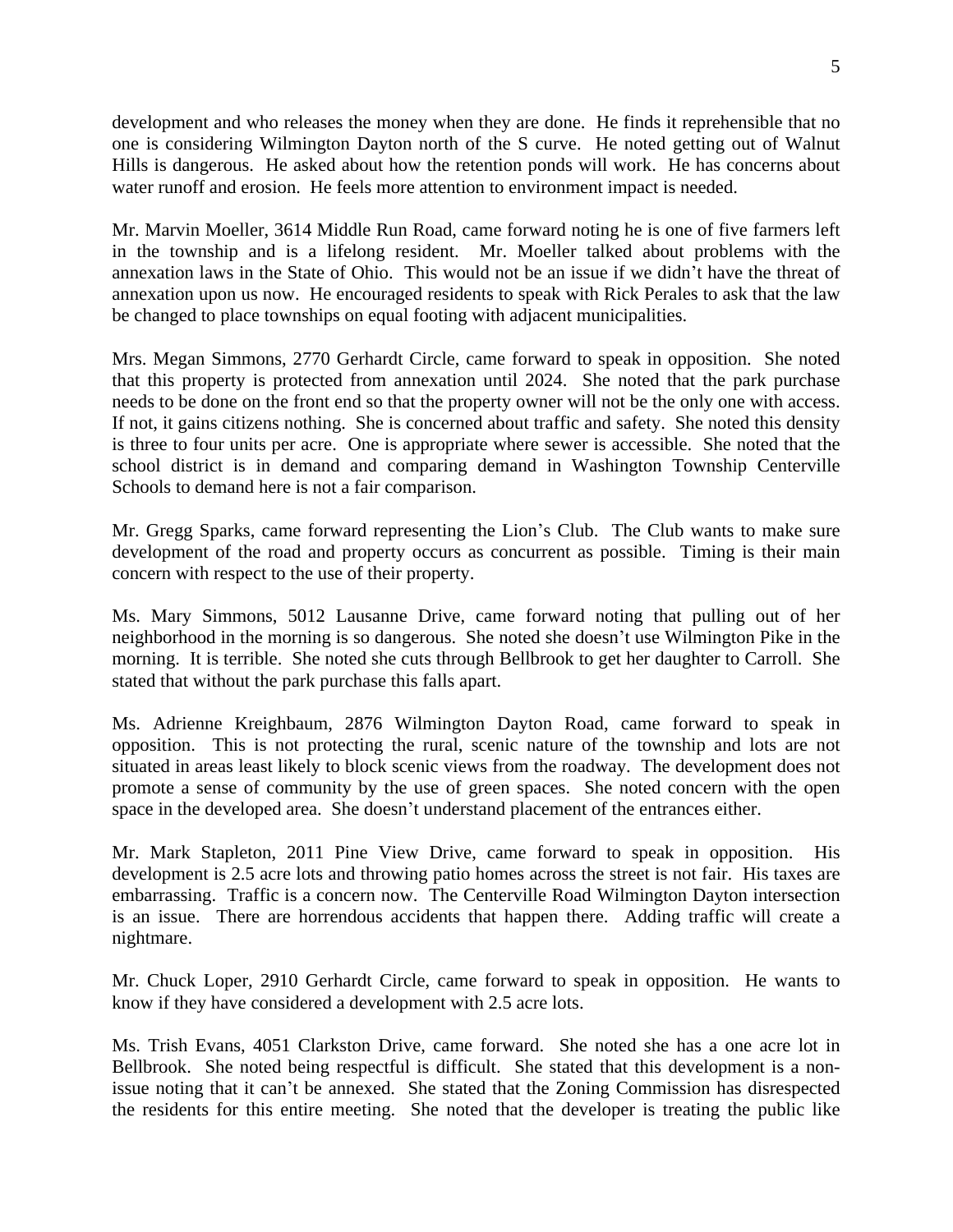children having tantrums. She noted it is like a duck with water running off its back. She noted her disappointment. She wants to know why anyone is even here because this property can't be annexed.

Mrs. Hellmann made a motion to close the public hearing, which was seconded by Ms. Moore. Upon call of the roll, the vote resulted in the following:

Mr. Betz-yes Ms. Moore-yes Mr. Baldino-yes Mrs. Hellmann-yes Mr. Schleich-yes

Mr. Betz stated that they have received a lot of questions. There were some drainage issues and a lot of traffic issues. He noted he will ask Barry and Cara to respond to a number of questions. He stated it makes most sense to talk about traffic first. We've heard from many Walnut Hills residents, we have heard about potential impact at 725 and Wilmington Pike, there were a lot of comments about the intersection of Wilmington Dayton and Centerville Road. He noted he would like the developer to respond.

Mr. Jason Oaks, 1448 Jackson Road, the developer's traffic engineer came forward. He stated regarding traffic north of the site, the property we are looking at doesn't touch it. Situations up there cannot be specifically addressed. That is a county issue with respect to alignment. From a volume standpoint, he agrees most traffic will go north and come from the north into the site noting that is what the study says. However, when we look in round numbers volumes on Wilmington Dayton are 8000 vehicles in 24 hours. We are looking at 100 cars with the development, staggered over peak hours which were analyzed or 1-1.5% of current volume.

Mr. Betz asked Mr. Oaks to address the Centerville Road intersection.

Mr. Oaks indicated that we've already established that most of the traffic will go north and there is already a problem at Wilmington Dayton and Centerville Road. Some traffic will go south, however there is an existing problem there. The intersection will be failing, yes this development will increase its failure, but it is already failing.

Mr. Schleich asked if the development goes in before the road is improved what the impact will be, asking if it will it be an F right away.

Mr. Oaks indicated Conference will continue to degrade and Centerville is on its way to an F now.

Mrs. Hellmann talked about the impact of pass through traffic. What we have is a problem that the county needs to address before development begins. She asked about discussion on the county's part at the Regional Planning meeting about their plans to address the overall problem.

Mr. Oaks noted that he does not represent the county.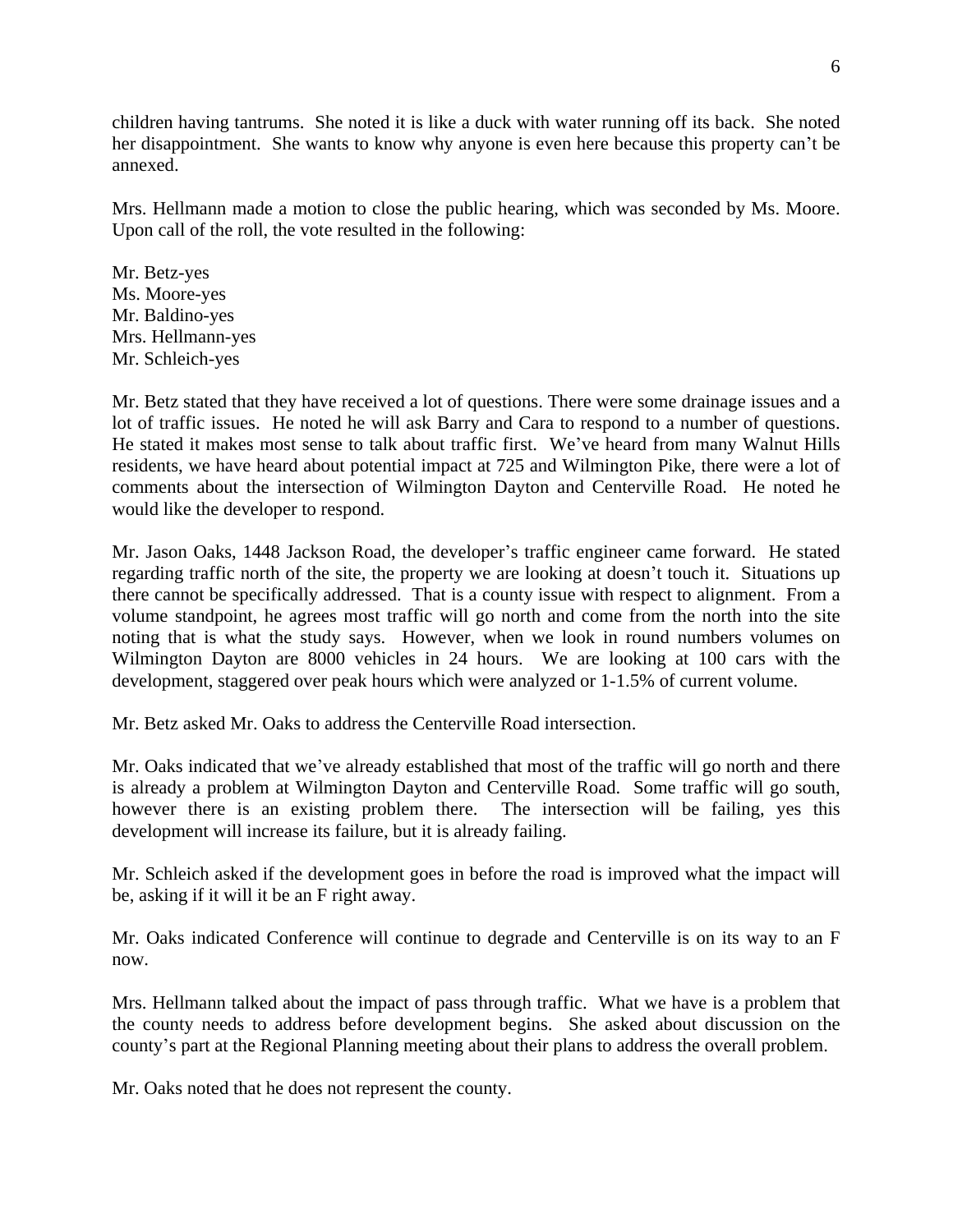Mrs. Hellmann concurred but asked about any discussion with respect to their plans for this area's roadway network.

Mr. Oaks indicated he knows the problem is on their radar.

Mr. Oberer noted that they have had extensive discussions over the last 12 months with the County, with Regional Planning and with the Township. He noted the county's primary concern at first was that appropriate right-of-way is provided to accomplish the road improvement project as included in the Thoroughfare Plan. He noted that the schedule was not important 12 months ago to the county, but that concern has been elevated by the Township through those discussions and it is a higher priority today. He noted a meeting is appropriate after this stage to meet with Regional Planning and the County Engineer. The bigger problem is not straightening out Wilmington Dayton, the bigger problem is the Wilmington Dayton Centerville Road intersection. He noted that they are willing to cooperate in addressing that problem, but not fix it, as it is a regional problem that exists today.

Mr. Baldino asked the traffic engineer to address the safety of ingress and egress at the proposed subdivision entrance absent the realignment.

Mr. Oaks stated a single access point will be provided it will include turn lanes a northbound left and a southbound right.

Mr. Baldino noted concern that this subdivision will have the same issues folks at Walnut Hills have now getting in and out of the development.

Mr. Richard Oaks, the developer's other traffic engineer, came forward noting that the problem is at the existing four way stop. The southbound traffic will continue to back up until that is addressed. Clearly anyone trying to come out of the new access point will have a problem. The congestion problem is an existing problem. He noted he has done modeling and a traffic signal with left turn lanes at all four legs solves that problem. The amount of traffic coming from this site is nominal. Until something is done at the four way stop there will be a problem.

Mr. Baldino asked how this four way stop will impact those leaving the development.

Mr. Oaks indicated that in the morning time the amount of gaps will allow exiting to the north.

Mr. Baldino stated when you are leaving in the morning going north, the experience Walnut Hills residents have explained would be expected to also happen here.

Mr. Oaks stated no, not if the problem is fixed at the four way stop. There will be enough gaps to allow exiting.

Mr. Betz asked if the fix is a traffic signal at the four-way stop.

Mr. Oaks stated that the modeling that he done shows that if a traffic signal with left turn lanes at all leg would be installed the problem goes away.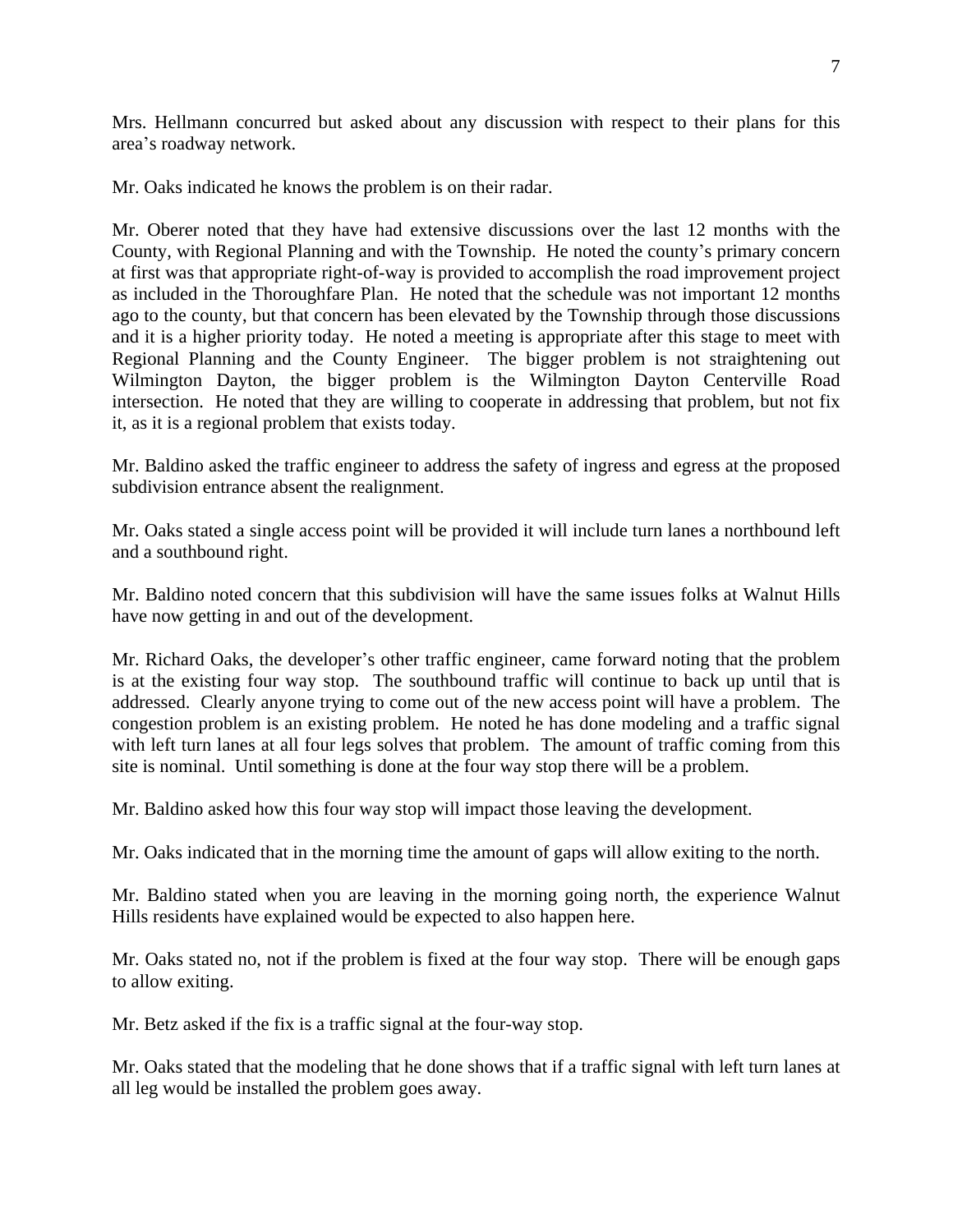Mrs. Hellmann asked if he considered modeling a roundabout.

Mr. Oaks stated it does not solve the problem, as it is a misapplication at this location. It doesn't have the capacity to handle the amount of traffic. A traffic signal has adequate capacity.

Mr. Betz indicated the engineer indicated that this development will have an impact and we heard Mr. Oberer indicate a willingness to participate in a solution. He noted that he would like to move on. There is a cul-de-sac in the development that abuts the proposed park. People have noted concern with it. What if the deal with the park district doesn't go through would you ask for more development then. He noted he would also like staff to discuss drainage.

Mr. Oberer indicated there would a conservation easement put in place to not allow any future development. He noted two park districts have an interest in the property. They have discussed the possibility of forming a cooperative entity to take ownership. An attorney has opined that is possible. Either the Bellbrook Sugarcreek Park District or the Washington Township Park District will most likely end up purchasing it. He noted that the cul-de-sac actually went west and to the north in a previous plan. It was pulled back to where it is shown on the current preliminary plan. He noted they are not sure which park district will own it. If it Bellbrook Sugarcreek, they really don't have access to it. This provides that access. Centerville Washington Township does have access absent the cul-de-sac through Bill Yeck Park.

Mr. Tiffany noted that we did have quite a few concerns with respect to runoff. One of the neighbors noted a high water table in the area. There is a requirement that water cannot leave at a faster rate than it does predeveloped. The detention basins will capture the water and allow it to be released at the same rate it is today. The basins will also filter the water and allow the solids to filter out. Water should not be an issue. If we look to the south, they can't impact it that way either; they cannot dam it up.

Mr. Betz asked for comments on the final plan.

Mr. Tiffany noted that more detailed engineering will be required at the Final Development Plan stage. He noted he would like to address one other concern. Ms. Evans noted that this process was disrespectful. He noted that we as a statutory township are a creature of statute. Anyone at any time can come in and request that their property be rezoned and we have to follow the mandated process to hear that case which is inclusive of public hearings. This is a respectful process to make sure the public is involved. To Mr. Stewart's statement earlier, any rezoning approval is subject to referendum to protect citizen rights. He noted the County Engineer requires bonding for roadways, detention, sewer and water lines. The Township require bonding for landscaping improvements and Mr. Oberer will tell you that we do not go easy on releasing bonds. We make sure things are built correctly prior to releasing any bonds to protect the rights of our taxpayers.

Mr. Betz asked if this development will have an impact on public services and result in increased taxes.

Mr. Tiffany noted taxes are always a concern. He noted he wishes he could say no and he wished he could say yes. In a community like ours, for residential development there is typically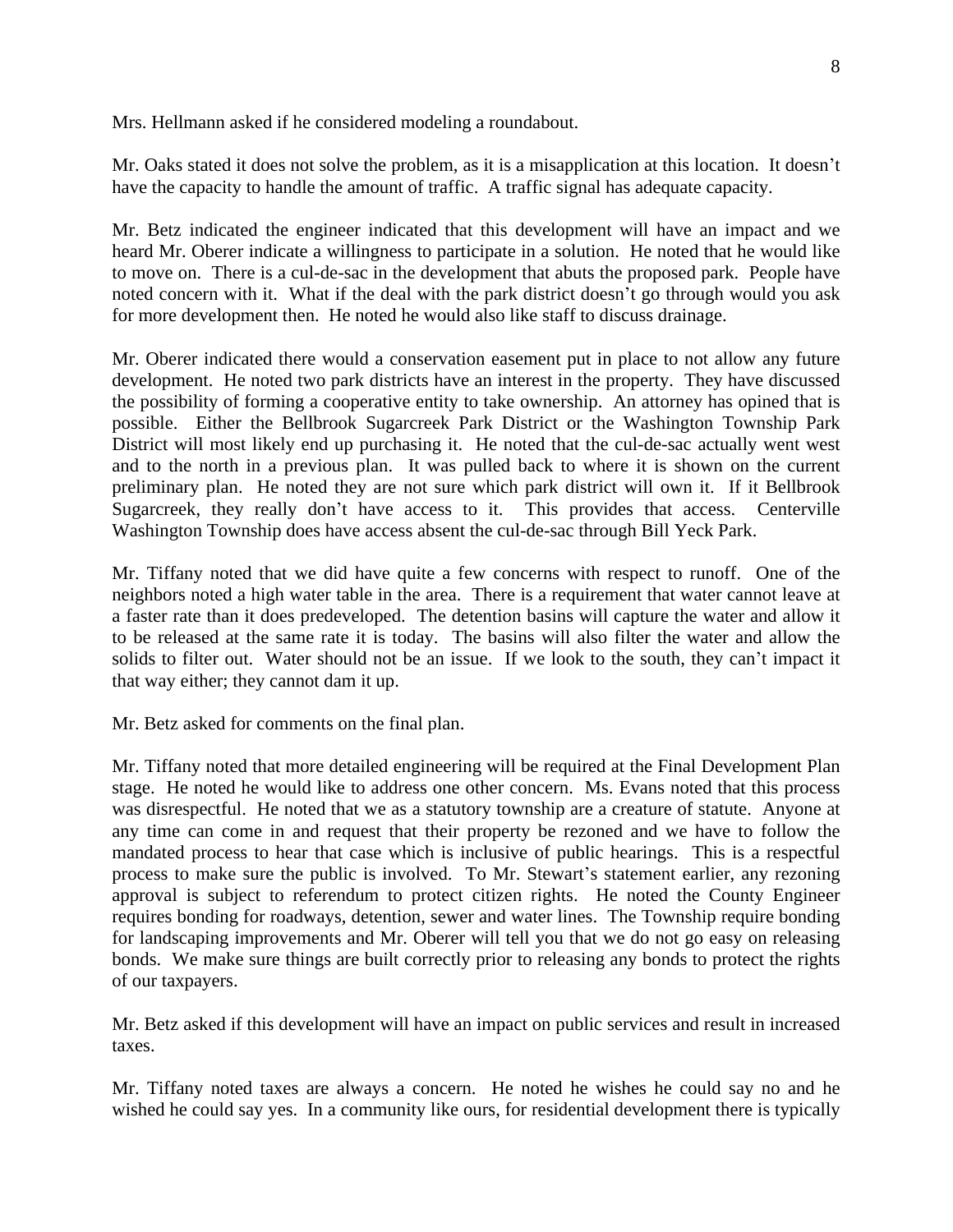an expenditure of \$1.25 for each dollar that is paid in. It's all services, including schools, all county agencies, etc. For commercial uses, for every dollar taken in, \$0.60 is expended. For agricultural uses, it is \$0.30. I cannot say if it will or will not increase taxes. It is a collective thing. Levies and valuations will continue to increase. We have not gone back for extra money in the last few years, we have absorbed state cuts, and we try to do more with less.

Mr. Betz asked if this development doesn't happen will Wilmington Pike be realigned.

Mr. Tiffany noted we have had recent conversations with the County Engineer to discuss this. Wilmington Dayton at Centerville is a concern. The traffic study done in conjunction with this development brought that to light. The other is Feedwire and Clyo; it is very bad at certain times of the day. They are going to be revitalizing that bridge over 675 but we have to look at how we work through that construction project. Walnut Hills onto Wilmington Dayton is a concern too.

Mr. Betz asked if this development doesn't happen will the realignment occur.

Mr. Tiffany stated it will have to happen. It is a pinch point and that's why it was on the Thoroughfare Plan and it is included in the proposed update.

Mr. Oberer noted they have had extensive conversations with the Engineer's Office. There are only two ways to fix the alignment. One is through this property, the other is through Metro parks and they have indicated no desire to cooperate.

Ms. Moore noted in response to the public's ability to have a say that before she was on the Zoning Commission a development was proposed adjacent to her neighborhood. She stated that her neighborhood became involved, raised their concerns, the case was tabled, the neighborhood met with the developer and changes were made to address their concerns.

Mr. Betz asked about the construction period.

Mr. Oberer stated typically 20-25 lots a year, so realistically 4-6 years.

Mr. Betz asked about the stub from Gerhardt. It appeared someone envisioned a road into this adjacent property. There is a way for that right-of-way to be vacated. The last item he has on his list is noting that the Long Range Land Use Plan was updated in 2013. It was a lot of work. At that time there was a lot of discussion about annexation. There was a lot of discussion about the City of Centerville approaching our businesses. As we sat down and looked at the plan, we took a fresh look at where are our highest risk areas for annexation. We identified vacant parcels that would be subject to annexation. This was one of those parcels. At that time the non-annexation agreement that Mr. Rammel signed did not exist. He noted he feels a little different about this parcel because of that versus the other parcels we have dealt with. It is a terrible position to be in. In the Long Range Land Use Plan we had to devise ways to fight annexation because state law is not helpful. We did not change the status of 90% of the land in the township.

Mrs. Tilford noted someone asked about comparable densities and if this one was skewed because of the large park. She explained open space in all the neighborhoods is calculated into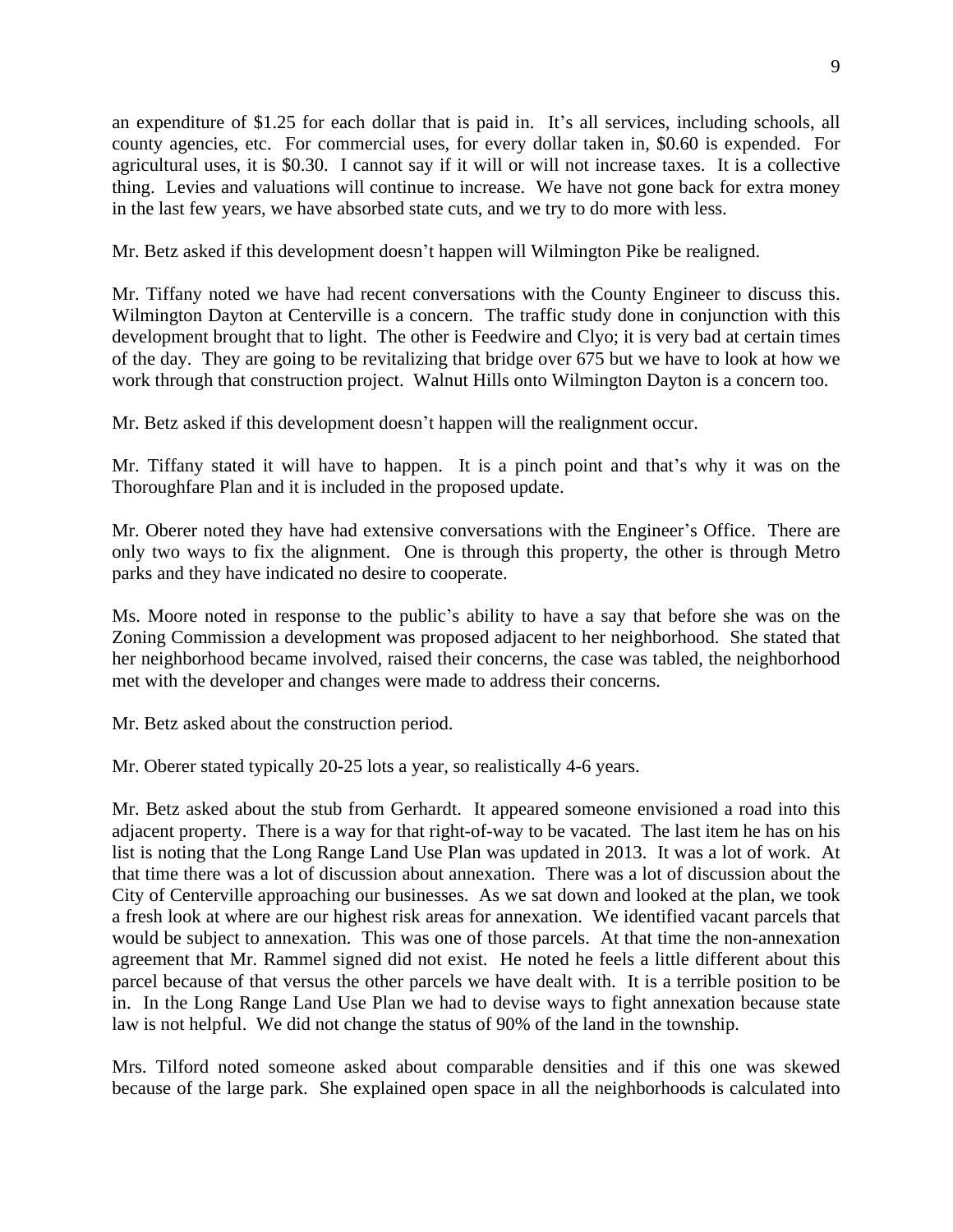density. She also noted that if the park doesn't purchase the land, it will be held in conservation easement in perpetuity.

Mrs. Hellmann asked if the trees could be removed.

Mrs. Tilford stated that would depend on what the language of the conservation easement says. She noted also that there was no 2.5 lot plan brought forth by the developer.

Ms. Moore indicated that she likes the patio home concept and believes they are needed in the township. She asked about a reduction in density and if that was possible.

Mr. Oberer stated we originally laid out lots on the entire tract. He noted confidence with the patio home product. In general there is a shortage of that product. He noted that this property is uniquely suited for development with public sewer and water and accessibility to shopping. He noted that is will produce very few school age children, a handful, but it will pay into the system. He noted they have looked all around for properties and this is the best one they could find.

Mr. Betz noted that it was time for deliberation. He noted he sees this as 49 acre development not an 83 acre development. He feels it is in the wrong location. The density in this neighborhood is just not appropriate. He noted that he cannot support it.

Mr. Schleich noted that he doesn't see the open space within the development area and that is problematic looking at the R-PUCD standards. He noted he is also concerned about traffic. He feels the improvements are necessary before the development would be built. The R-PUCD should prevent congestion based on poor site planning and it is doing the opposite.

Ms. Moore again encouraged revision to include more open space into the development area so it looks more rural than it does.

Mr. Oberer indicated his belief that it meets the requirements of the Zoning Resolution.

Mrs. Hellmann noted she agrees patio homes are needed and based on how many school children are in Sugar Ridge, a patio home development adjacent to her, she likes that concept. She noted her concern is with traffic. She agrees the county needs to do a better job of addressing it but the traffic is a concern here and she has no confidence it is being addressed with this.

Mrs. Hellmann made a motion to deny the applicant's request, which was seconded by Mr. Schleich. Upon call of the roll, the vote resulted in the following:

Mr. Betz-yes Ms. Moore-yes Mr. Baldino-yes Mrs. Hellmann-yes Mr. Schleich-yes